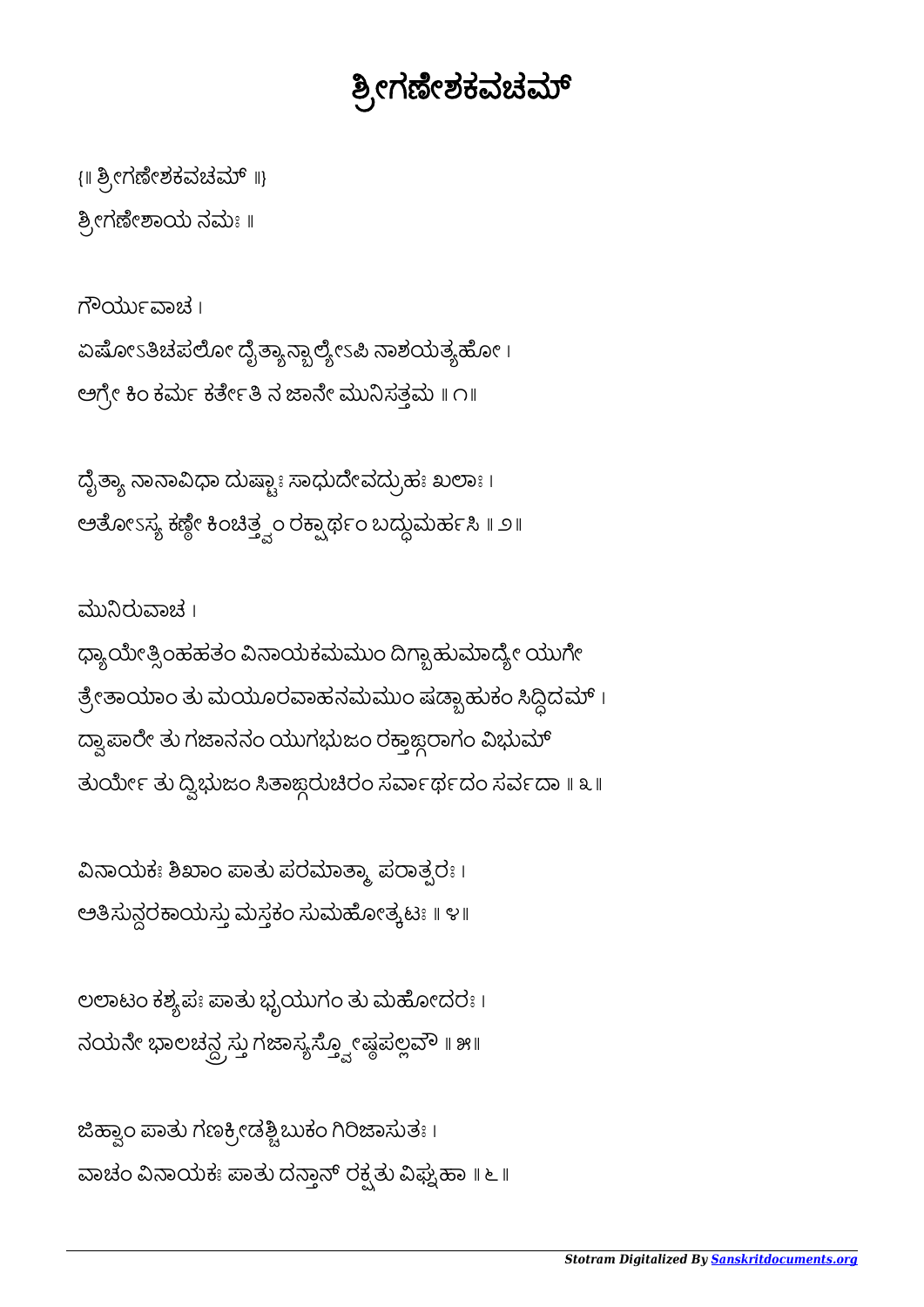ಕೌಬೇರ್ಯಾಂ ನಿಧಿಪಃ ಪಾಯಾದೀಶಾನ್ಯಾಮೀಶನನ್ಗನಃ । ದಿವಾಽವ್ಯಾದೇಕದನ್ತಸ್ತು ರಾತ್ರೌ ಸನ್ದ್ಯಾಸು ವಿಘ್ನಹೃತ್ ॥ ೧೫॥

ದಕ್ಷಿಣಾಸ್ಯಾಮುಮಾಪುತ್ರೋ ನೈರೃತ್ಯಾಂ ತು ಗಣೇಶ್ವರಃ। ಫ್ರತೀಚ್ಯಾಂ ವಿಘ್ನಹರ್ತಾಽವ್ಯಾದ್ವಾಯವ್ಯಾಂ ಗಜಕರ್ಣಕಃ ॥ ೧೪॥

ಆಮೋದಸ್ತ್ವಗ್ರತಃ ಪಾತು ಪ್ರಮೋದಃ ಪೃಷ್ಠತೋಽವತು । ಪ್ರಾಚ್ಯಾಂ ರಕ್ಷ್ಮತು ಬುದ್ದೀಶ ಆಗ್ನೇಯಾಂ ಸಿದ್ದಿದಾಯಕಃ ॥೧೩॥

ಸರ್ವಾಙ್ಗಾನಿ ಮಯೂರೇಶೋ ವಿಶ್ವವ್ಯಾಪೀ ಸದಾಽವತು ၊ ಅನುಕ್ತಮಪಿ ಯತ್ಸ್ಥಾನಂ ಧೂಮ್ರಕೇತುಃ ಸದಾಽವತು ॥ ೧೨॥

ಕ್ಷಿಪ್ರಪ್ರಸಾದನೋ ಬಾಹೂ ಪಾಣೀ ಆಶಾಪ್ರಪೂರಕಃ । ಅಙ್ದುಲೀಶ್ವ ನಖಾನ್ಪಾತು ಪದ್ಮ ಹಸ್ತೋಽರಿನಾಶನಃ ॥ ೧೧॥

ಗಣಕ್ರೀಡೋ ಜಾನುಸರ್ಜ್ಫೇ ಊರು ಮಙ್ಗಲಮೂರ್ತಿಮಾನ್ । ಏಕದನ್ತೋ ಮಹಾಬುದ್ದಿಃ ಪಾದೌ ಗುಲ್ಫೌ ಸದಾಽವತು ॥ ೧೦॥

ಧರಾಧರಃ ಪಾತು ಪಾರ್ಶ್ವೌ ಪೃಷ್ಣಂ ವಿಘ್ನಹರಃ ಶುಭಃ । ಲಿಜ್ಗಂ ಗುಹ್ಯಂ ಸದಾ ಪಾತು ವಕ್ರತುಣ್ಣೋ ಮಹಾಬಲಃ ॥ ೯ ॥

ಸ್ಯನ್ಗೌ ಪಾತು ಗಜಸ್ಯನ್ದಃ ಸ್ತನೌ ವಿಘ್ನವಿನಾಶನಃ । ಹೃದಯಂ ಗಣನಾಥಸ್ತು ಹೇರಂಬೋ ಜಠರಂ ಮಹಾನ್ ॥ ೮॥

ಶ್ರವಣೌ ಪಾಶಪಾಣಿಸ್ತು ನಾಸಿಕಾಂ ಚಿನ್ತಿತಾರ್ಥದಃ । ಗಣೇಶಸ್ತು ಮುಖಂ ಕಣ್ಗಂ ಪಾತು ದೇವೋ ಗಣಞ್ಜಯಃ ॥ ೭॥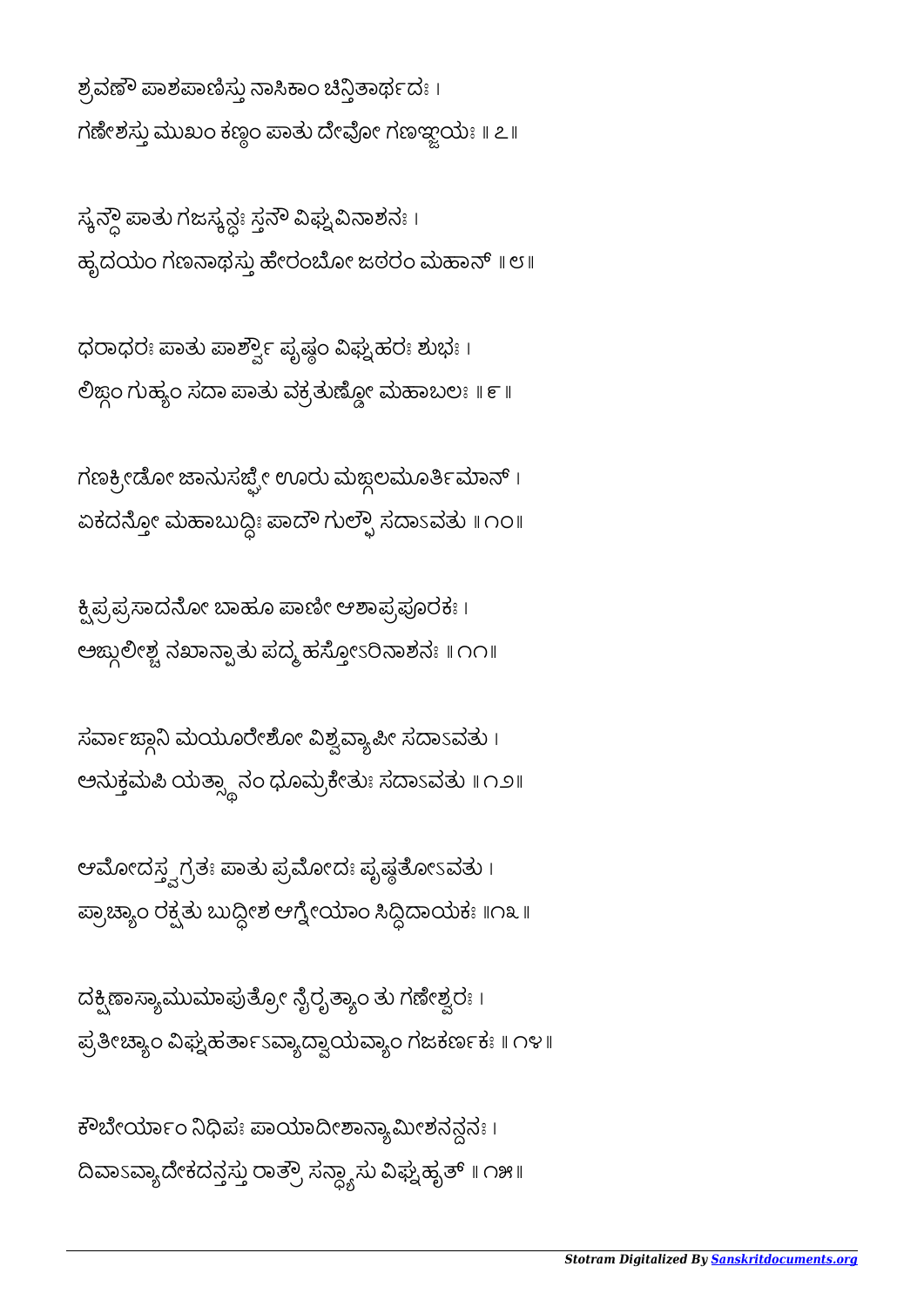ರಾಕ್ಷಸಾಸುರವೇತಾಲಗ್ರಹಭೂತಪಿಶಾಚತಃ । ಪಾಶಾಙ್ಕುಶಧರಃ ಪಾತು ರಜಃಸತ್ತ್ವತಮಃ ಸ್ಮೃತಿಃ ॥ ೧೬ ॥

ಜ್ಞಾನಂ ಧರ್ಮಂ ಚ ಲಕ್ಷ್ಮೀಂ ಚ ಲಜ್ಜಾಂ ಕೀರ್ತಿ ತಥಾ ಕುಲಮ್ । ವಪುರ್ಧನಂ ಚ ಧಾನ್ಯಂ ಚ ಗೃಹಾನ್ದಾರಾನ್ಸುತಾನ್ಸಖೀನ್ ॥ ೧೭॥

ಸರ್ವಾಯುಧಧರಃ ಪೌತ್ರಾನ್ ಮಯೂರೇಶೋಽವತಾತ್ಸದಾ। ಕಪಿಲೋಽಜಾದಿಕಂ ಪಾತು ಗಜಾಶ್ವಾನ್ವಿಕಟೋಽವತು ॥ ೧೮॥

ಭೂರ್ಜಪತ್ರೇ ಲಿಖಿತ್ವೇದಂ ಯಃ ಕಣ್ಣೀ ಧಾರಯೇತ್ಸುಧೀಃ । ನ ಭಯಂ ಜಾಯತೇ ತಸ್ಯ ಯಕ್ಷರಕ್ಷಃಪಿಶಾಚತಃ ॥ ೧೮॥

ತ್ರಿಸನ್ಲ್ಯಂ ಜಪತೇ ಯಸ್ತು ವಜ್ರಸಾರತನುರ್ಭವೇತ್ । ಯಾತ್ರಾಕಾಲೇ ಪಠೇದ್ಯಸ್ತು ನಿರ್ವಿಫ್ನೇನ ಫಲಂ ಲಭೇತ್ ॥ ೨೦॥

ಯುದ್ದಕಾಲೇ ಪಠೇದ್ಯಸ್ತು ವಿಜಯಂ ಚಾಪ್ನುಯಾದ್ದು ತಮ್ । ಮಾರಣೋಚ್ಚಾಟಕಾಕರ್ಷಸ್ತಮ್ಬಮೋಹನಕರ್ಮಣಿ ॥ ೨೧॥

ಸಪ್ತವಾರಂ ಜಪೇದೇತದ್ದಿನಾನಾಮೇಕವಿಂಶತಿಮ್ । ತತ್ತತ್ಪಲವಾಪ್ನೋತಿ ಸಾಧಕೋ ನಾತ್ರಸಂಶಯಃ ॥೨೨॥

ಏಕವಿಂಶತಿವಾರಂ ಚ ಪಠೇತ್ತಾವದ್ದಿನಾನಿ ಯಃ । ಕಾರಾಗೃಹಗತಂ ಸದ್ಯೋರಾಜ್ಞಾ ವಧ್ಯಂ ಚ ಮೋಚಯೇತ್ ॥ ೨೩ ॥

ರಾಜದರ್ಶನವೇಲಾಯಾಂ ಪಠೇದೇತತ್ತಿ ವಾರತಃ । ಸ ರಾಜಸಂ ವಶಂ ನೀತ್ವಾ ಪ್ರಕೃತೀಶ್ಚ ಸಭಾಂ ಜಯೇತ್ ॥ ೨೪॥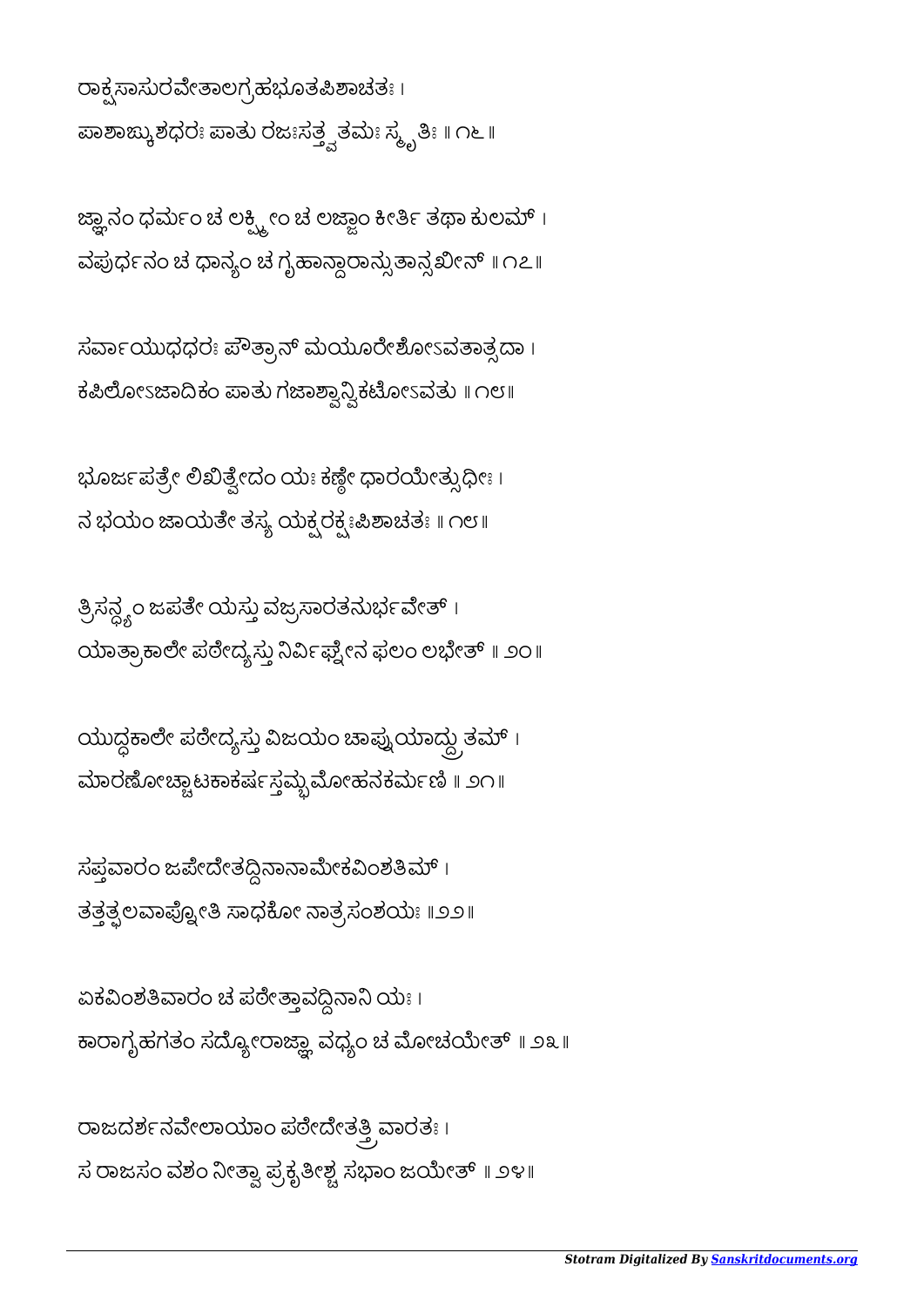ಇದಂ ಗಣೇಶಕವಚಂ ಕಶ್ಯಪೇನ ಸಮೀರಿತಮ್ । ಮುದ್ದಲಾಯ ಚ ತೇ ನಾಥ ಮಾಣ್ಣವ್ಯಾಯ ಮಹರ್ಷಯೇ ॥ ೨೫॥

ಮಹ್ಯಂ ಸ ಪ್ರಾಹ ಕೃಪಯಾ ಕವಚಂ ಸರ್ವಸಿದ್ದಿದಮ್ । ನ ದೇಯಂ ಭಕ್ತಿಹೀನಾಯ ದೇಯಂ ಶ್ರದ್ಧಾವತೇ ಶುಭಮ್ ॥ ೨೬॥

ಯಸ್ಯಾನೇನ ಕೃತಾ ರಕ್ಷ್ಸಾನ ಬಾಧಾಸ್ಯ ಭವೇತ್ಕ್ವಚಿತ್ । ರಾಕ್ಸಸಾಸುರವೇತಾಲದೈತ್ಯದಾನವಸಮ್ಬವಾ ॥ ೨೭॥

ಇತಿ ಶ್ರೀಗಣೇಶಪುರಾಣೇ ಉತ್ತರಖಣ್ಣೇ ಬಾಲಕ್ರೀಡಾಯಾಂ ಷಡಶೀತಿತಮೇಽಧ್ಯಾಯೇ ಗಣೇಶಕವಚಂ ಸಮ್ಪೂರ್ಣಮ್ ॥

Encoded by Sunder Hattangadi sunderh@hotmail.com

Please send corrections to sanskrit@cheerful.com

Last updated  $\overline{3}^6$ odav

http://sanskritdocuments.org

Ganesha kavacham Lyrics in Kannada PDF % File name : ganeshakavach.itx % Category : kavacha % Location : doc\ ganesha % Language : Sanskrit % Subject : philosophy/hinduism % Transliterated by : Sunder Hattangadi sunderh at hotmail.com % Proofread by : Sunder Hattangadi sunderh at hotmail.com % Description-comments : shriigaNeshapuraaNe uttarakhaNDe baalakriiDaayaa.n shhaDashiititame.adhyaaye % Latest update : December 11, 2003 % Send corrections to : Sanskrit@cheerful.com % Site access : http://sanskritdocuments.org